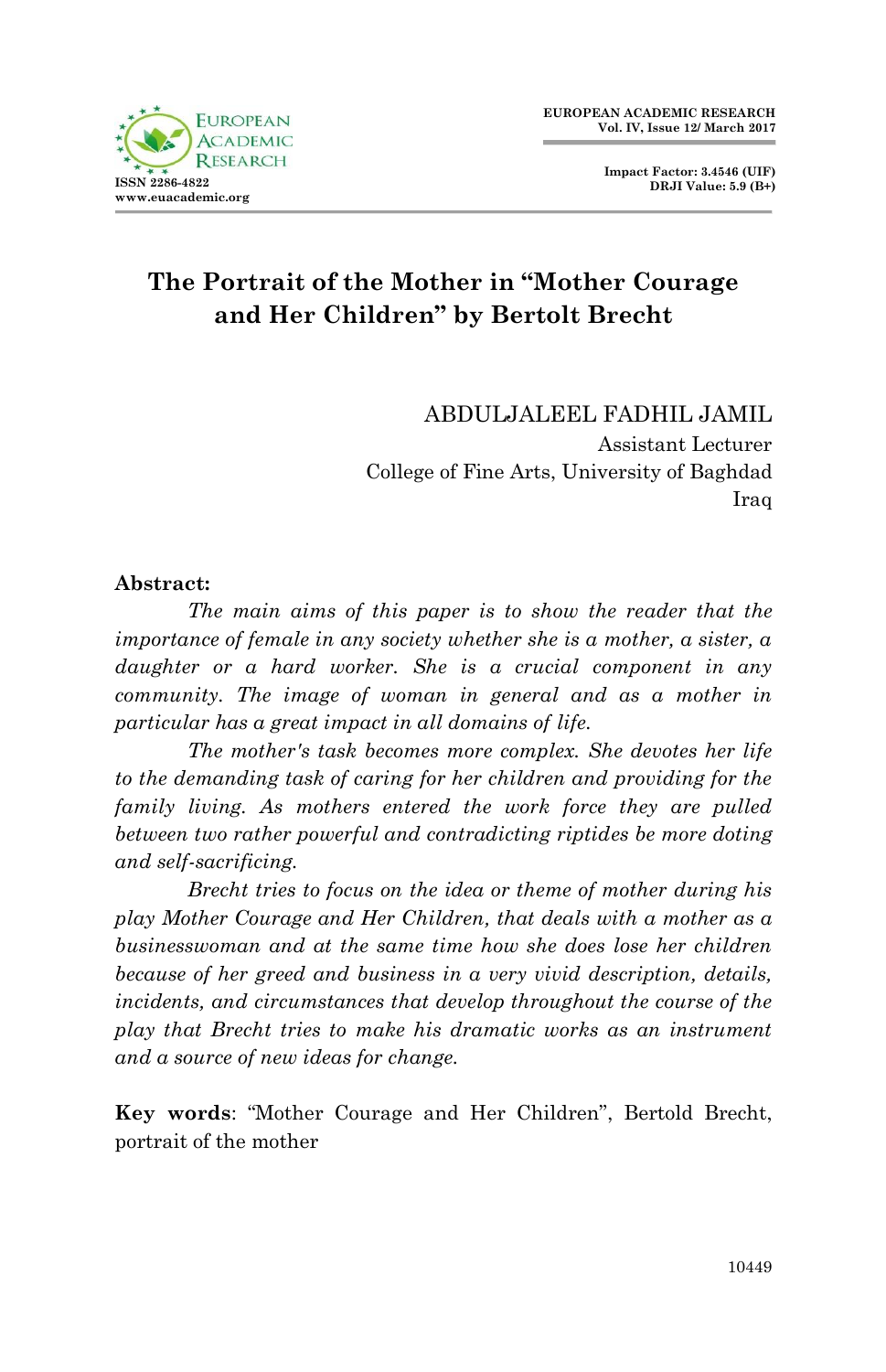### **INTRODUCTION**

Due to the significance of the role of mother in the family and the whole society, many playwrights and critics tackle the theme of mother's role and her relationship with her children.

In any culture, the mother-child relationship is one of the most mysterious and complex relationships. The economic, social and political changes in late nineteenth century and early twentieth century have enormous impact on the role of the mother and her relationships with her children, and stability of the family and its unity. The mother is the essential and the pivot of the family; hence many dramatists depict the effect of these changes on mother's role and her family. They depict social life and the suffering of the family to raise the consciousness of the audience to make them aware of their problems<sup>1</sup> .

The playwrights such as Bernard Shaw, Brecht and Tennessee William explore the effect of capitalism, war, poverty on the mother's role and her family. Each playwright depicts a mother who attempts to survive with her children under powerful social and economic forces.

The main aim of this paper is mainly concerned with the analysis of the character of the mother and her role in shaping the life of her children<sup>2</sup>.

#### **MOTHERHOOD**

The mother is mainly associated with love, tenderness, sacrifice, kindness, and self-denial. She is the source of life and protection. Human beings could not survive and exist without her support and care. She is the embodiment of life itself.

The mother is a symbol of morality and dignity. Religions all over the world whether Christianity or Islam, accord very important place to motherhood, it is a holy task and a sacred duty. Maternity is widely exalted realm for the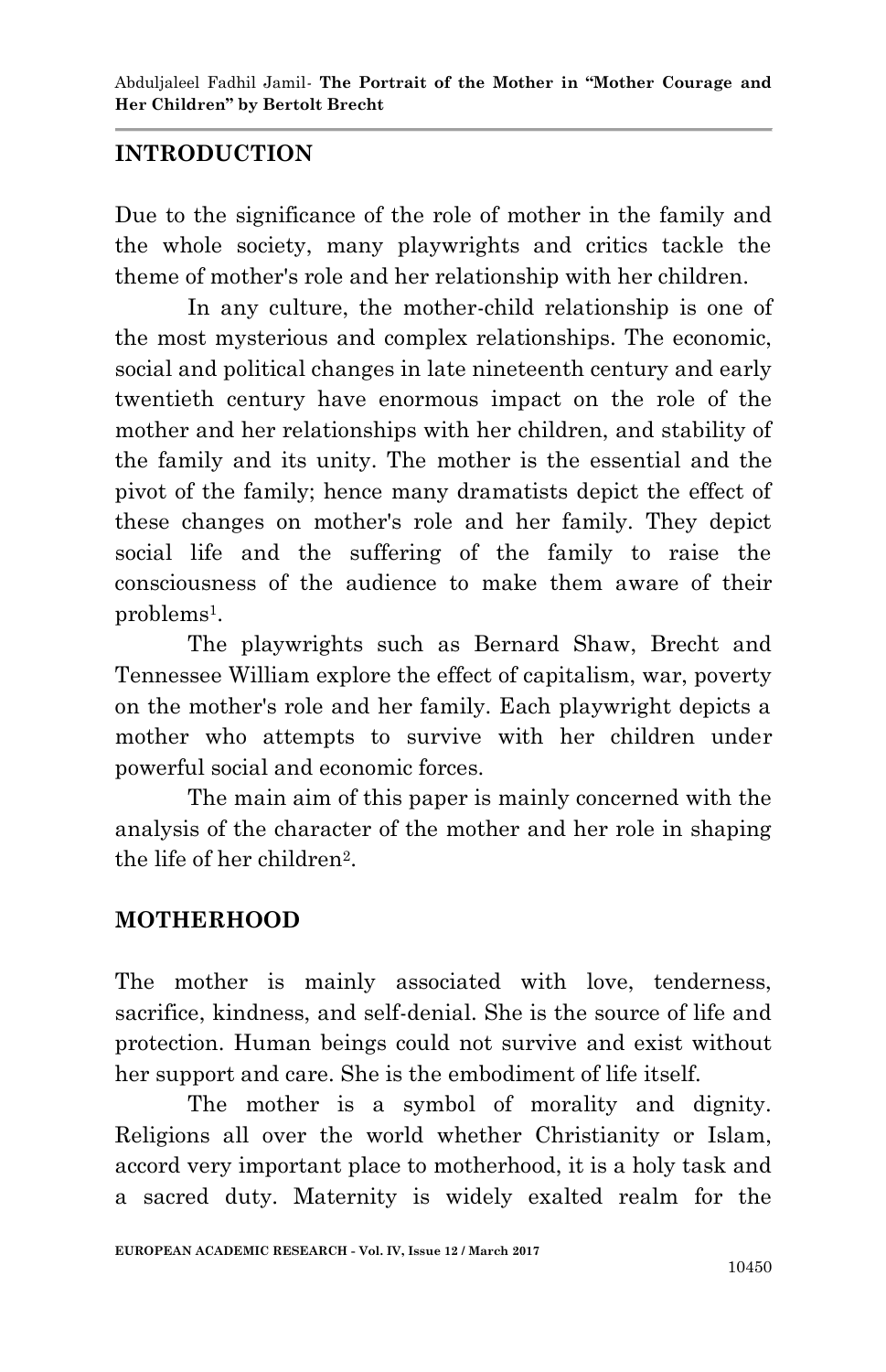woman. Hence, religious imagery sentimentalizes and idealizes motherhood. Maternity is a powerful spiritual path for women to take<sup>3</sup>.

The mother's role is not limited to the idea of the responsibility of carrying and birthing a child, but it also includes offering this child all life's necessities, including a safe, stable home adequate education, and unconditional love, and support. Hence, the word mother not only signifies the action of giving birth, but also the action of loving, protecting and nurturing offspring.

Motherhood is a crucial subject in modern drama. Motherhood and family life embody an important dilemma, one which reflects the strains of a changing family structure.

Motherhood is often defined as an automatic set of feelings and behaviours that is switched on by pregnancy and the birth of a baby. It is an experience that is said to be profoundly shaped by social context and culture. The main role for the mother is carrying the responsibility of rising a child with care and love in good manner and condition. This work is seen as a natural duty for mothers to do<sup>4</sup>.

As Toni Morrison said mothering is "a liberating thing", hence motherhood liberates the woman to a free self. The woman by all means and feelings tries to convey the importance and joy of birth. The mother must know how to rear her children with values that she thinks are important<sup>5</sup>.

Literary and artistic works through the ages dwell on the attributes of motherhood and family relationships. The family is the central institution of society, and the household is the main unit of activity, and the family relationships are the chief channels.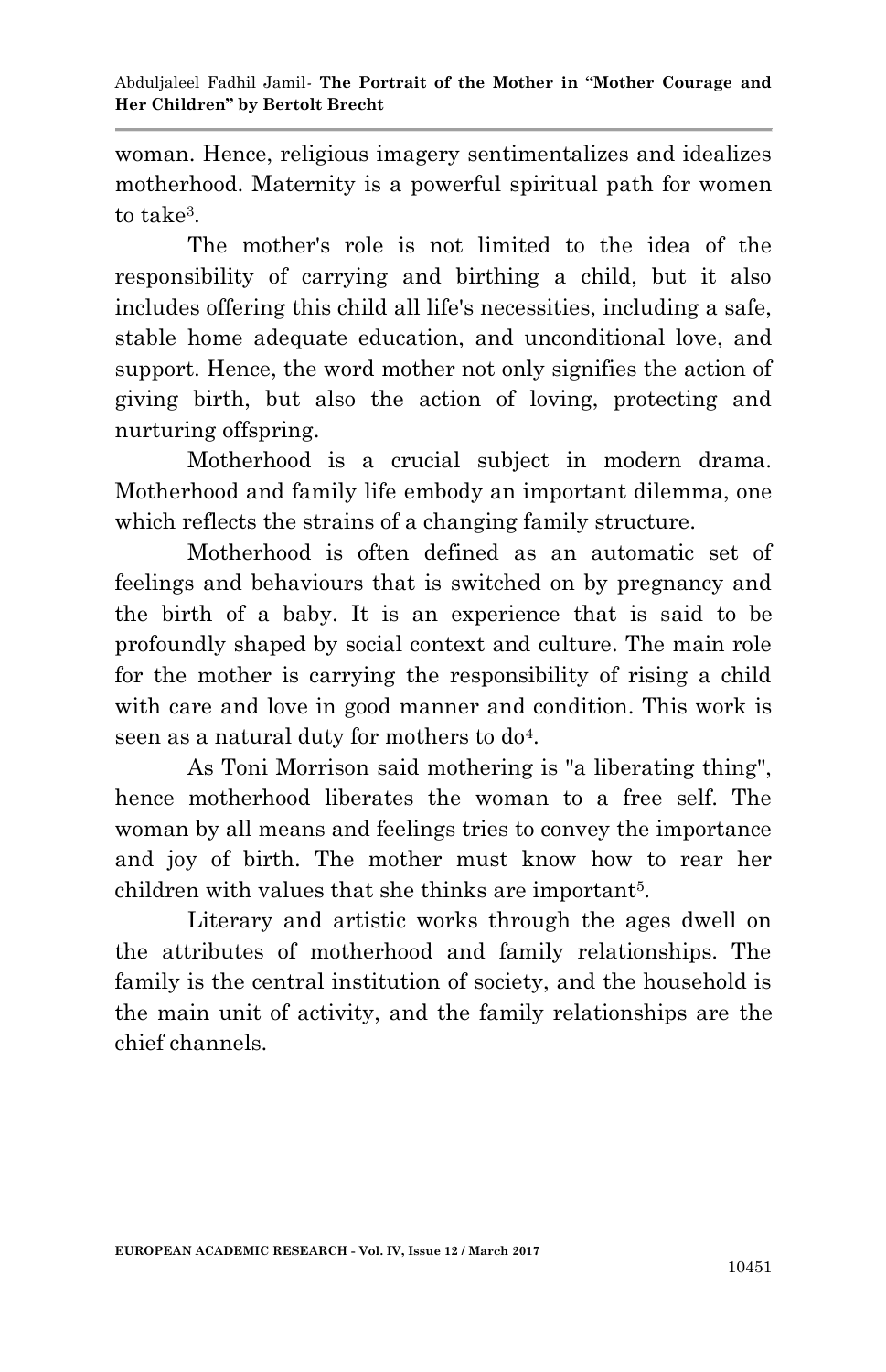Abduljaleel Fadhil Jamil*-* **The Portrait of the Mother in "Mother Courage and Her Children" by Bertolt Brecht**

### **BERTOLT BRECHT'S** *MOTHER COURAGE AND HER CHILDREN*

Brecht was one of the most prominent figures in the 20<sup>th</sup> century theatre. Brecht, the German playwright was born in Augsburg, Bavaria on February 10th, 1898. As a playwright, he was deeply influenced by Charlie Chaplin and Karl Marx. This strange combination of inspiration produced Brecht's twisted sense of humor as well as the political beliefs within his plays. He challenged Aristotelian model of tragic destiny<sup>6</sup>.

Brecht examines the different nature of war in his plays. He examines civil war, war of conflicting ideologies, and war between scientific truth and religious certainties. He calls for peace and condemns war in all its forms. The horrors of war are represented mainly in *Mother Courage and Her Children* (1941), *The Caucasian Chalk* (1944), *The Life of Galilo* (1938), and *Drums in the Night* (1919).

Brecht's play touch upon a variety of themes, they deal with the infirmity of the present world. He deals with life in a very realistic and authentic manner. As a dramatist, he is committed to the faithful dramatization of human situation. Other themes that he deals with like religion, war, capitalism, and socio-economic conditions of everyday living<sup>7</sup> .

Brecht as a playwright is very famous for his revolutionary ideas about theatre. He developed his own theatrical style and various techniques. He attempts to create a revolutionary theatre. He began theorizing about theatre and politics in his early twenties. He is well-known for developing a new style of theatre which is termed Epic Theatre. By using this new technique, Brecht wanted to distance his audience from the empathy they felt in dramatic theatre so that they would remain conscious of the problems of the dramatist was exploring<sup>8</sup>.

In Epic Theatre, the social problem addressed should not be resolved in the theatre, but people should be inspired to go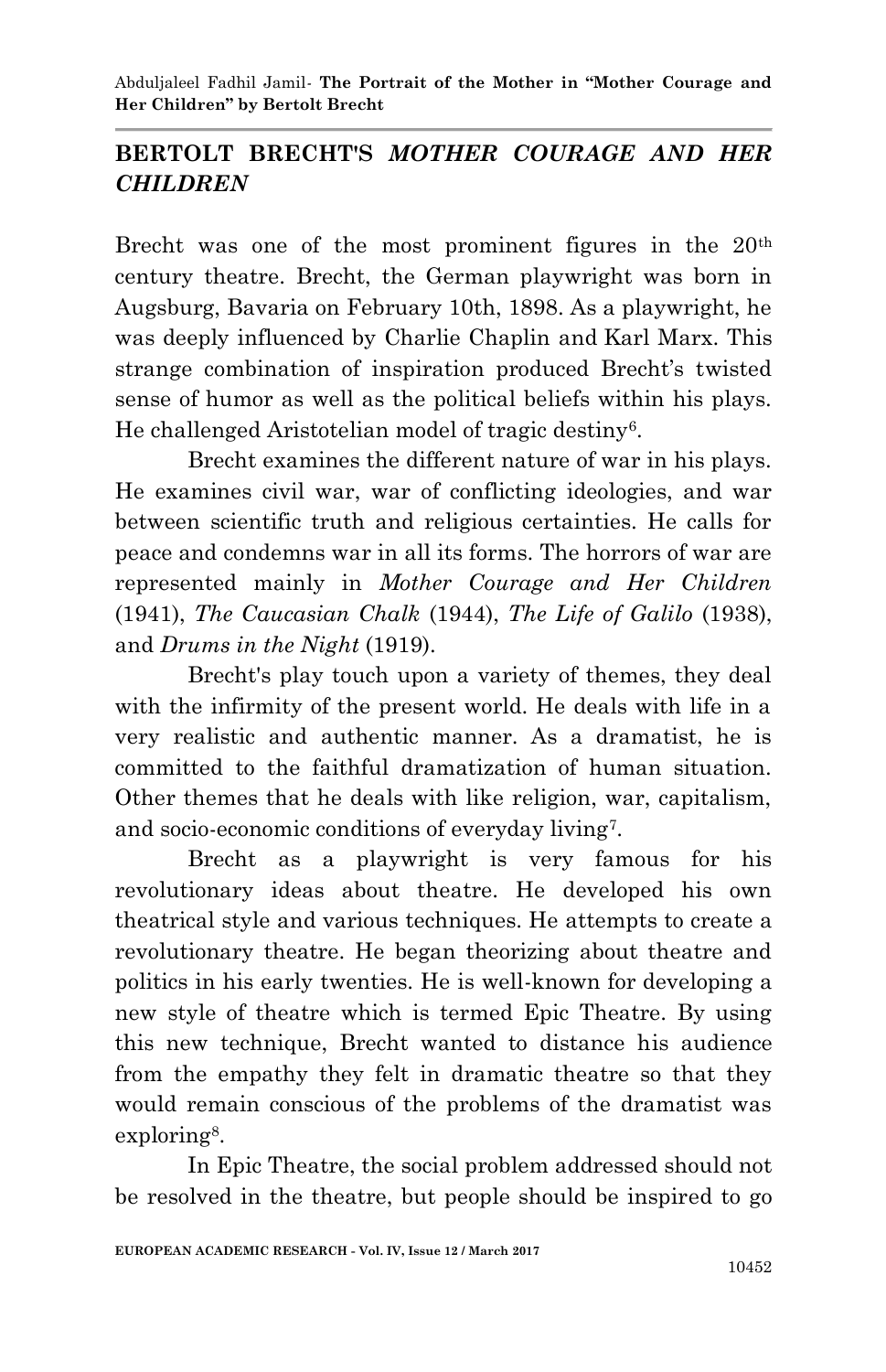out and solve it. Brecht's wish is to move the theatrical spectator away from empathy or identification with the play's characters. He wants his audience to motivate their minds and not their hearts. Brecht's style attempted to remind the audience of their being in a theatre watching a play<sup>9</sup>.

One of the most important principles was what Brecht called called the Verfremdungseffekt (translated as "defamiliarization effect", "distancing effect", or "estrangement effect". So, the spectator in the Epic Theatre is an observer, or he questions and analyses what is happening, using reason instead of feelings.

Epic Theatre is a term that the German playwright Bertolt Brecht in 1920s, applied to his plays. By the word "epic", Brecht signified primarily his attempt to emulate on the stage the objectivity of the narration in Homeric epic… to encourage his audience to criticize and oppose, rather than to accept the social conditions and modes of behaviour that frequently, and his Epic Theatre has had an important influence on such playwright as Edward Bord in England, and Tony Kushaer in America.

Brecht wanted his audiences to adopt a critical perspective in order to recognize social injustice and exploitation, making the theatre a spring-board for effective change in the world outside. Brecht attempts in his plays to show the utter rottenness of bourgeois, and capitalist society. He has a belief that audience will see a new society that will replace the old one and this will be achieved by justice.

Brecht wanted to inspire in his audience a willingness to change people's attitude. He wanted the audience not to keep silent, but to take their roles and have their attitude in exposing the ills of society and understanding the difficulties of social changes. By declaring their attitude about these difficulties in order to change, hence one can begin to alter<sup>10</sup>.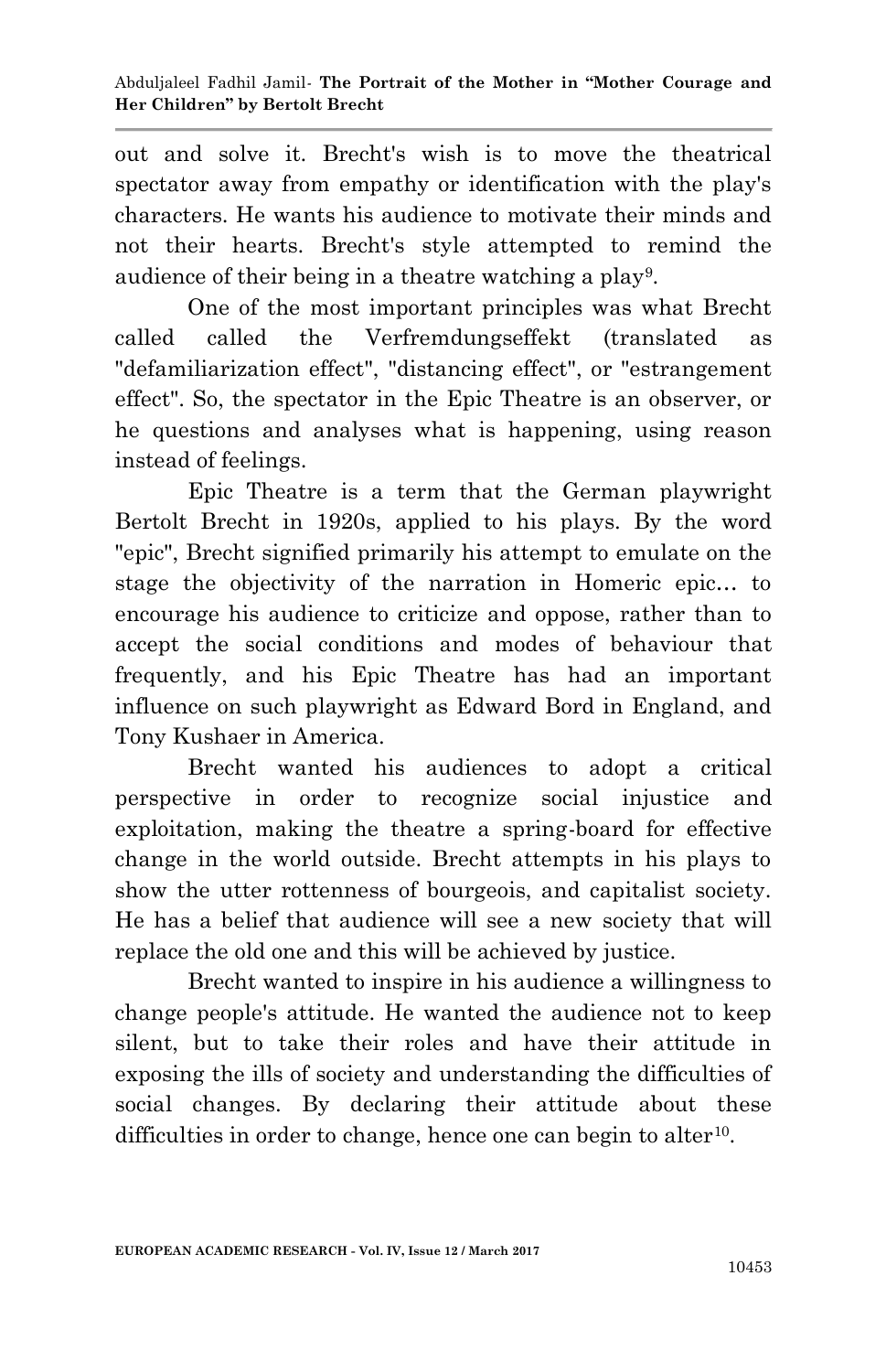### *MOTHER COURAGE AND HER CHILDREN***: OVERVIEW**

Brecht wrote *Mother Courage and Her Children* in Sweden during his exile for Germany. It is divided into twelve scenes with nine songs. The play had its first performance in Zurich on April 19th, 1941. The play's performance in Paris in 1954 and in London in 1956 brought his international reputation.

Brecht wrote the main plays of his epic theatre, which also represented the high points of exile drama *Mother Courage and Her Children* is one of his exile drama which he wrote in 1938 and 1939. The play was filmed and translated many times. The play is about the thirty years war. Being aware of religion, it is started as a holy one. Poland was catholic while Sweden was protestant. Though it did not remain wholly a religious war because the religious issue became complicated by political and economic considerations<sup>11</sup>.

The play can be treated as anti-war literature as well as anti-Nazi literature. The action of the play takes place over the course of 12 years presented in 12 scenes. Brecht's hatred of war finds a central place in the entire play. Brecht anti-war theme in the play evolves as one concerning motherhood.

*Mother Courage and Her Children* tells the story of a travelling woman merchant who earns her living by following Swedish and imperial armies with her cover wagon and selling them supplies such as clothing, food, brandy etc. As the war grows heated, Mother Courage finds that this profession has put her and her children in danger.

*Mother Courage and Her Children* is among Brecht's most famous plays and it is considered one of the twentieth century's landmark drama and a potential condemnation of war. Brecht used an epic structure so that the audience focuses on the issues being displayed rather than getting involved with the characters' emotions. The play tackles many themes to show the dreadfulness of war and its impact on society and the poor particularly. The play also deals with the idea that virtues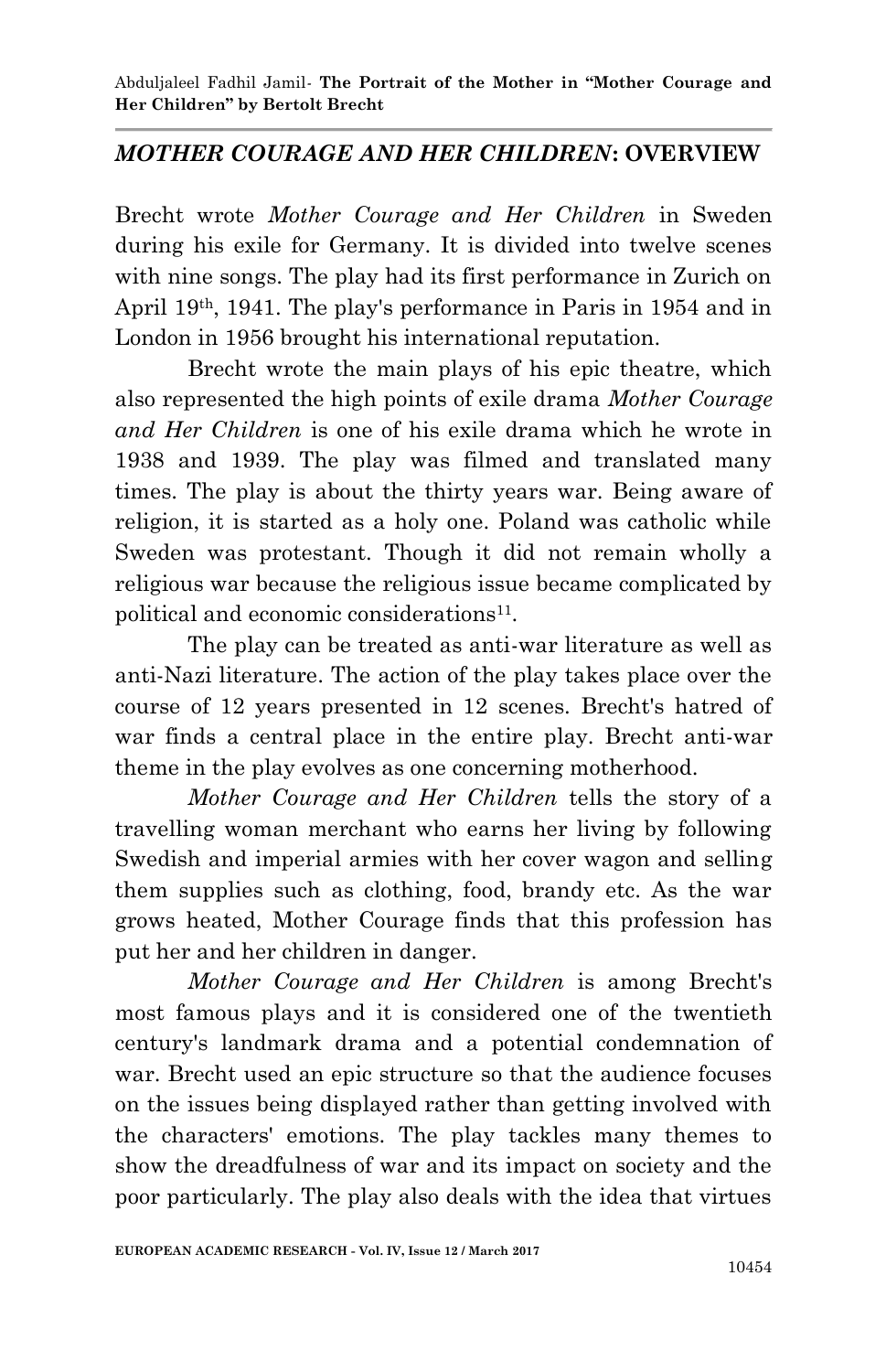are not rewarded in corrupt times. In addition, the play deals with the theme of motherhood and capitalism<sup>12</sup>.

The protagonist in this play is a woman whose name is Anna Fierling, but she is generally known as Mother Courage. She has three children two sons and a daughter. Each one of her children has a different father. Eilif her eldest son and the second is called Swiss Cheese and the daughter is Kattrin, she is dumb but not deaf.

Though Mother Courage is accused of not willing to send her sons to war which feeds them, yet she attempts to profit from the war and is balanced by losses of her children one by one at the close of the play. She spins her hope on trade for which she set out from her peaceful hometown into hell of war.

Brecht intends to show his audience the effect of war. War is a destructive form of capitalist activity. The rich and powerful may profit out of it while the poor people do not make the big profits of it. Brecht's intention is to work against the Nazi attitudes of the Germans.

The mother left her children to the mercy of war, as she herself has chosen to join it in order to maintain the living of the living of the family. The mother exploits the war by profiting from it, but the war exploits all her children, letting her alone with her wagon.

Critics consider *Mother Courage and Her Children* a tragedy, from the point of view that Mother Courage fails to learn. And also the play is perhaps Mother Courage's tragedy. After all, her children die and she loses all her children by trading during the war. Brecht used many alienation devices in the play; it includes songs to comment on action. The songs are used to illustrate the action and are regarded as an ironic commentary on the actions. He believed that theatre must make people aware of social abuses and provoke them to change the society, moral diseases, and social ills<sup>13</sup>.

The song that Mother Courage sings at the beginning and at the end of the play is an ironic commentary on the war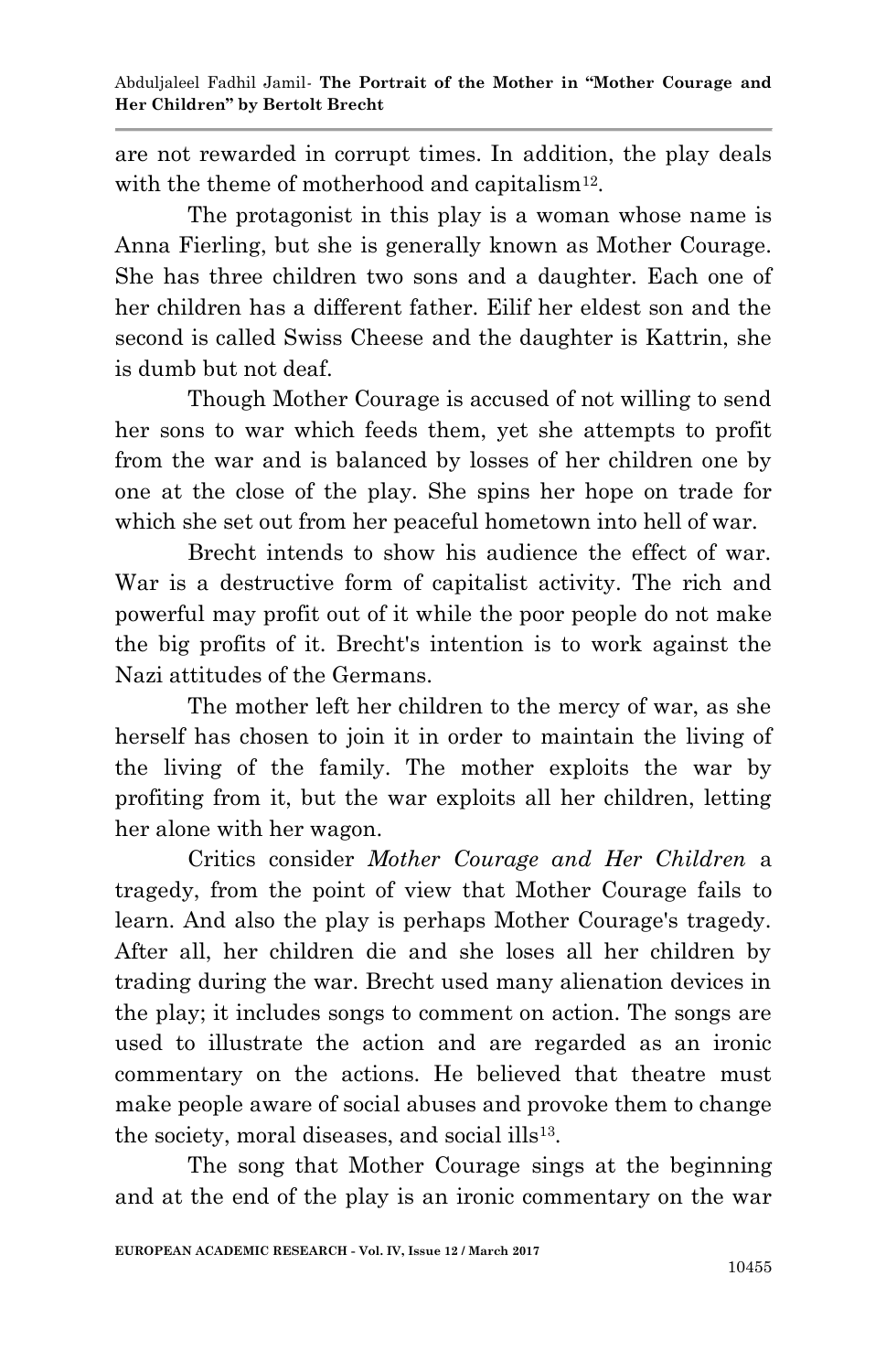on "religion" while the "Song of the Grand Capitulation" describes life as full of broken hopes and dreams.

Brecht uses historical material in his plays as an important part in his Epic theatre. He believed that the distancing effect of history can make the audience more aware of the modern world. Brecht did not choose World War I for his sitting, he thought that the war was still too recent for audience to observe the events on the stage dispassionately and to learn from the play. The thirty years war was the most destructive war in German history before World War I.

One of the most important themes in *Mother Courage and Her Children* is the maternity motif. Motherhood is a central theme in this play. The play examines not just a capitalistic system, but also the domestic level. Brecht deals with the impact of war on the family, particularly on the mother and her children and especially when this mother is a breadwinner. The mother is the pivot of the family who takes two roles as a mother who takes care of her children and maintains their living. Brecht tries to illustrate how the individual lives in this society and how the capital system affects the individual and the family as a whole.

# **THE PORTRAIT OF MOTHER IN** *MOTHER COURAGE AND HER CHILDREN*

The play opens with the conversation between recruiting officer and an army sergeant. The recruiter complains bitterly about the difficulties of recruiting an army. While they are standing and talking in the freezing now, Mother Courage, the protagonist enters the stage with her three children. She is on cart with her daughter, while her two sons pull the cart. Mother Courage introduces herself through a song as a businesswoman, she sings:

> Mother Courage: It's Mother Courage with her wagon full of the finest boots they make. With crawling lice and looted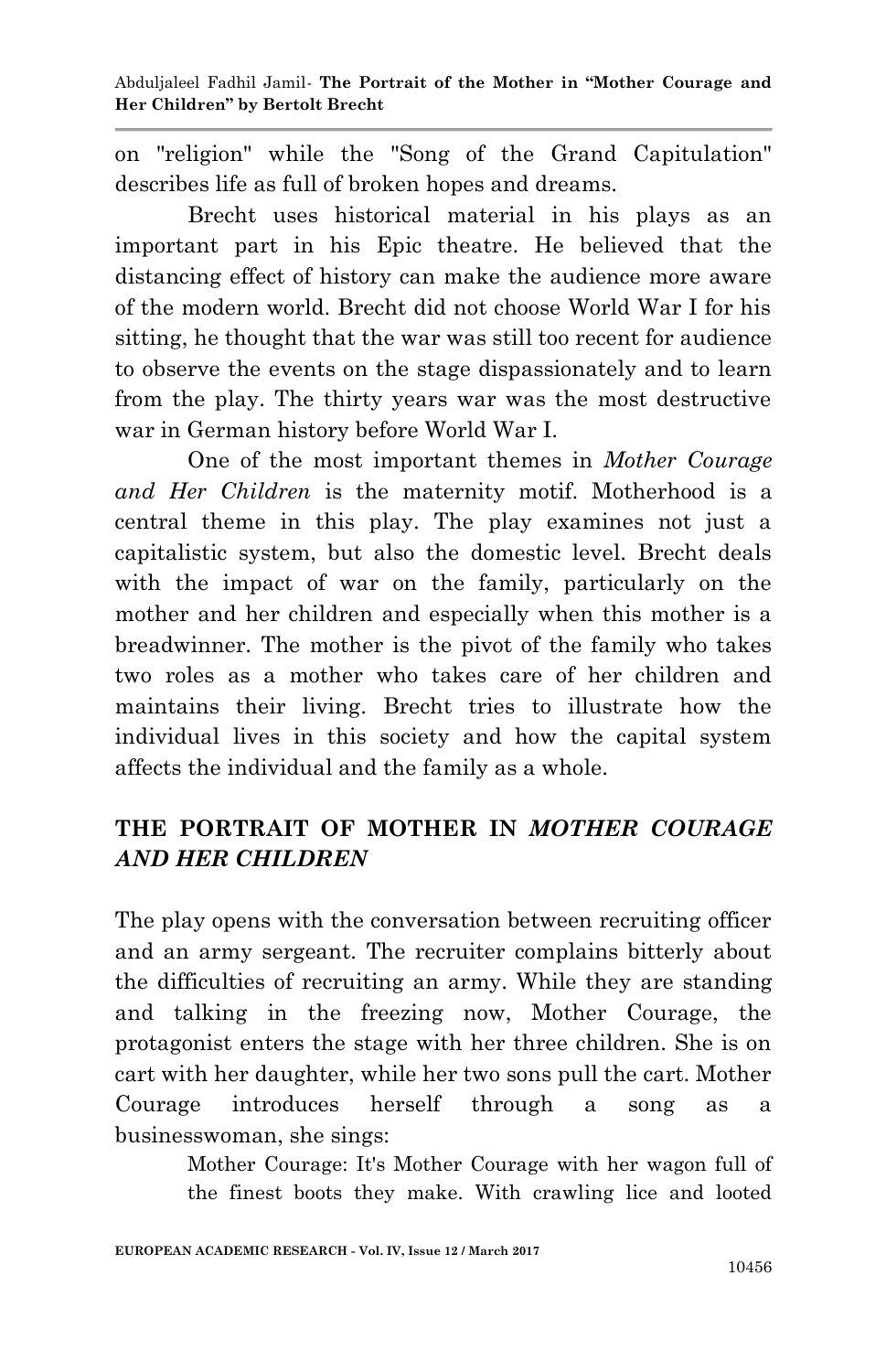cattle. With lumbering guns and struggling kit. How can you flog them into battle unless you get them bats fit? (Sc.1, P.4)

It is clear that from the song, the mother is a businesswoman and her business deals with war as a breadwinner: "Mother Courage is a small or not very big business person, parasitically living off the war with her wagon. She is committed to the business of war and is meticulous of the profit from war".

Mother Courage tells her story; how she gets her nickname, she runs through the bombardment to sell her loaves of bread before they spoil. Her thoughts are not on courage, but on business. This is the first fact about Mother Courage's thoughts and character. So, she got the nickname, under peculiar circumstances, risking her life to protect her goods and thus she earns her a nickname.

Mother Courage tries to make a sale for the recruiting officer, but he is more interested in her son than the belt buckle she tries to sell him. With great resistance, Mother Courage insists that she will not let her son serve in the army. She reacts violently, pulling a knife and informing the soldier to keep away from her children. With anger, she tells the sergeant that:

> Mother Courage: pulls a knife: Go on… I'll slit you open, trash. I'll teach you to make war with him. We're doing an honest trade in ham and linen, and we're peaceable folk.

> Sergeant: Peaceable! I don't think, look at your knife… you were admitting you live off the war, how else should you live, what from? (Sc.1, P.9)

Brecht depicts the mother a businesswoman hopes to profit from the war while keeping her children out of it. Her maternal instinct leads her to pull the knife in order to make aware to the sergeant's temptations<sup>15</sup>.

Mother Courage is a trader serving with the Swedish army. She is trying to make a profit out of the war to maintain her living and her family living. She finds the war her only way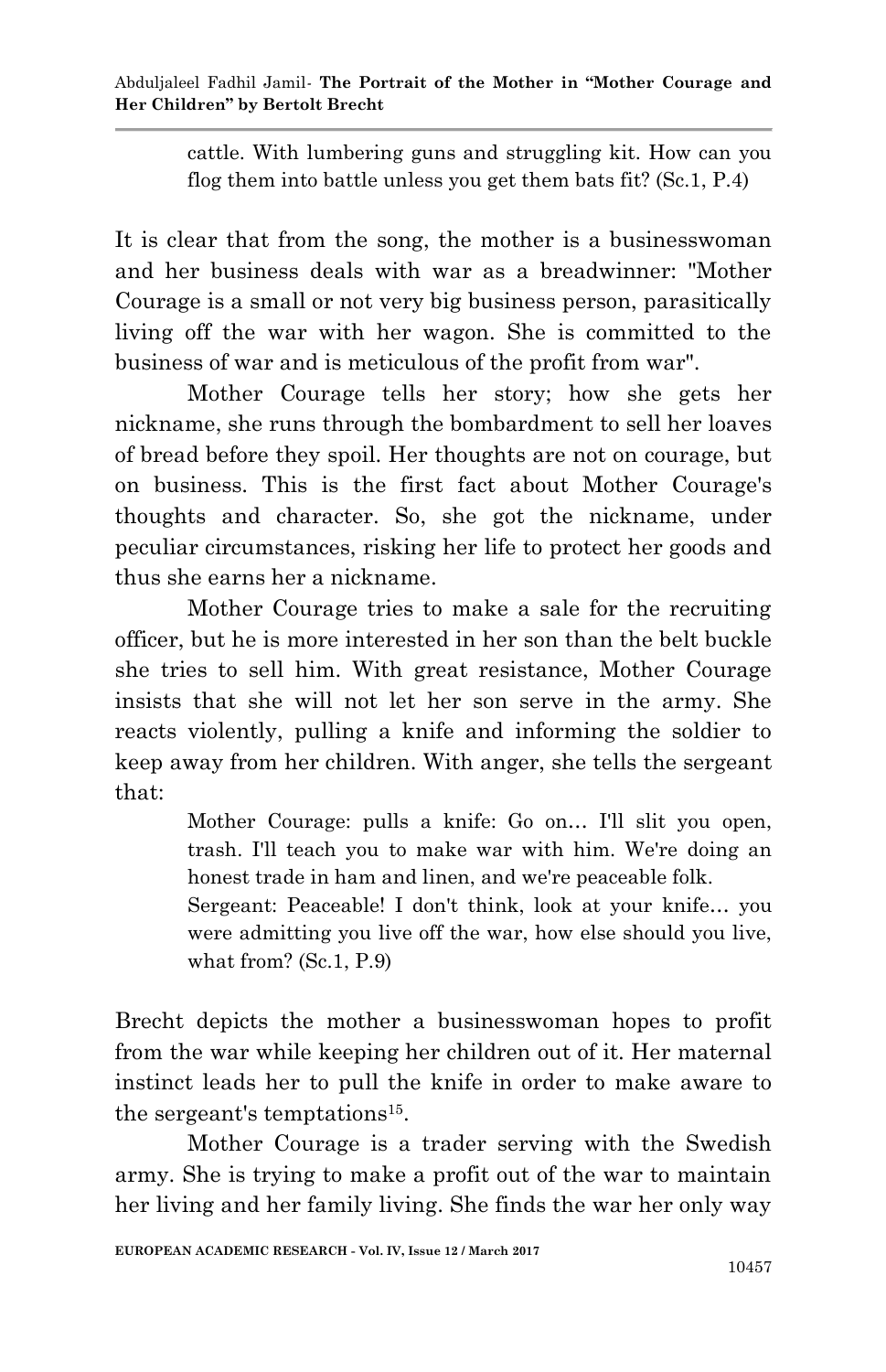to live. Mother Courage resolutely asserts that she is not interested in politics and only is interested in the survival and care of her family.

Mother Courage loses her eldest son, Eilif, who is taken away by the recruiting officer who tempts him with tales of glory of war, money, and women, so while Mother Courage's attention is diverted by the sergeant who says that he wants to buy a buckle.

Mother Courage's maternal instinct does not protect her son from war because she pays attention to her work. She loses Eilif to war before the end of the first scene, although she claims she is working to maintain their living. The mother is in conflict between motherhood and business. Mother Courage is busy with her business as Eilif is led away. "Despite her cleverness, the men of war, who locate, as her vulnerable point the profit motive of a trades-woman, eventually, outwit Mother Courage… She loses her brave son Eilif, while engaged on a business deal over the belt."<sup>16</sup>

This is the first loss. The mother has to pay for the war, hence she profits from war as her business deals with war. The price here is her oldest son. The mother has failed to achieve her stated aim even before the end of this scene.

Brecht depicts the mother's character to be a ruthless businesswoman and a protective mother who is determined to make a living from the war, while at the same time keeping her children out of it. She is portrayed as a strong, shrewd person her motivation is to survive at all costs.

The play is considered a parable and didactic to teach the audience the lesson that Mother Courage failed to learn. The events in scene two took place during the years 1625-1626. Mother Courage crosses Poland in the train of the Swedish armies. Two years have passed and Mother Courage is about to meet her son Eilif again.

Mother Courage is a clever businesswoman. She is strong and has influential presence from the moment she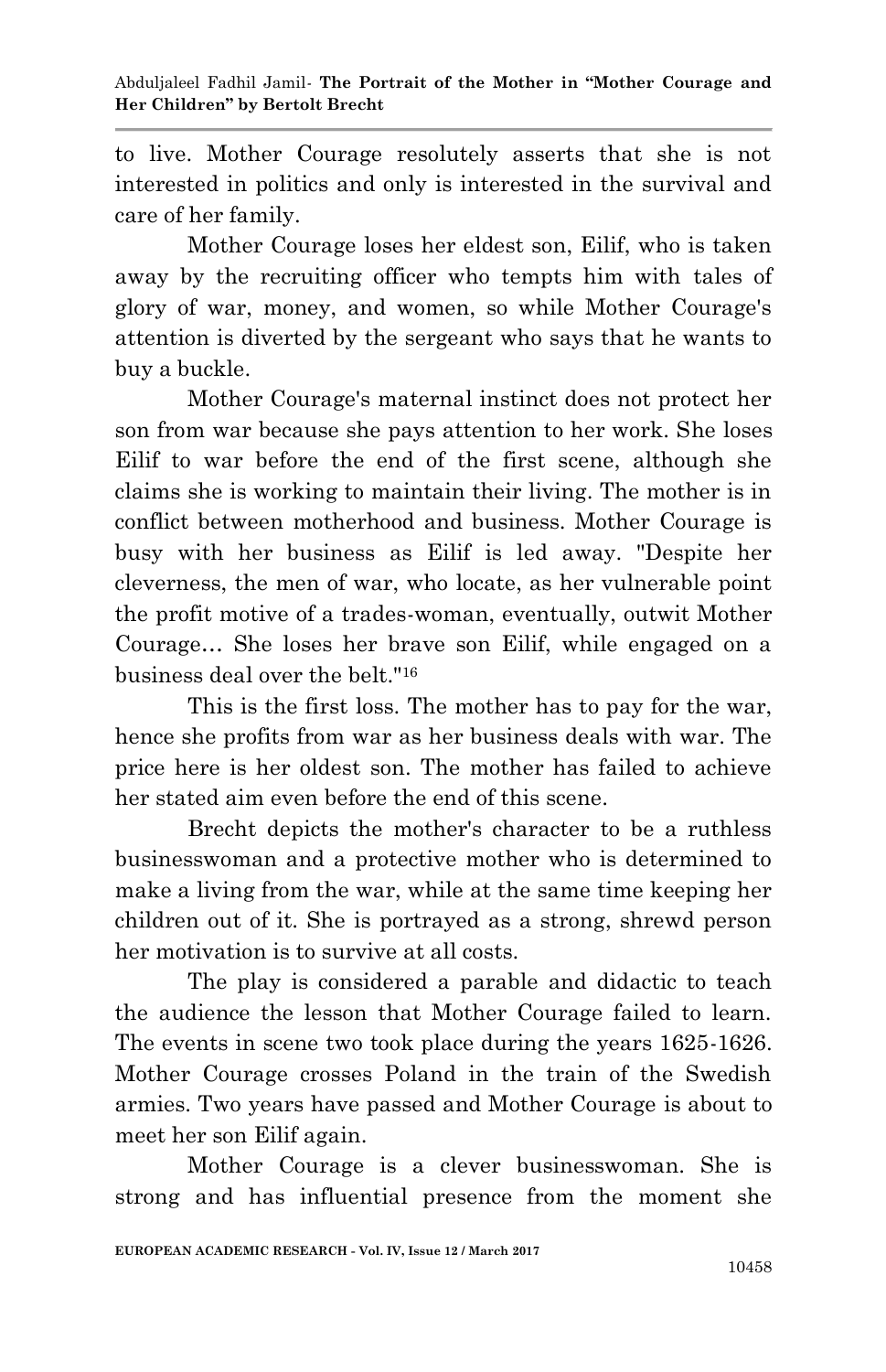appears. After considerable bargaining, the cook buys the bird from her. The cook admires her ready tongue and the shrewdness with which she exploits for business purpose<sup>17</sup>.

Eilif is a hero, the general glorifies him for his heroic deeds. He killed some peasants and stolen their oxen. The general is very happy and delighted with Eilif's heroic deeds. He invites him for dinner. In the context of war, Eilif's courage, shrewdness and murderous activity are glorified and rewarded by the general. Eilif's illegal robbery is considered a heroic deed and he is rewarded, but these deeds will lead him to his downfall in peacetime.

Brecht condemns war; the general is living in luxury while his army eats moldy bread. Eilif slaughters the peasant's oxen in order to feed the hungry army. The first military deed the play introduces is not a military activity, but an illegal robbery to support the hungry army.

As a businesswoman Mother Courage puts herself in danger to sell her bread before they get moldy for that she is called courage, but as a mother she does not want her son to put himself in danger for courage. She scolds her son for engendering himself.

Mother Courage is still in Poland, accompanying the second regiment of the Swedish army. She is making a good business, her son Swiss Cheese has become paymaster for the Regiment because of his honest personality.

After hearing the story of Yvette Pottier, faller woman, Mother Courage's wisdom makes her advise her daughter Kattrin. She also warns Yvette not to mention any love affair in front of her daughter, she is innocent girl. As a mother, she is worried about her son as well as her daughter, she puts some ashes of dust on Kattrin's cheeks in order to make her look dirty so that no soldier will feel sexuality toward her. The mother is worried; her son's honesty makes her afraid that he would risk his life in order to save cashbox. Swiss Cheese considered himself responsible for saving the cashbox<sup>18</sup>.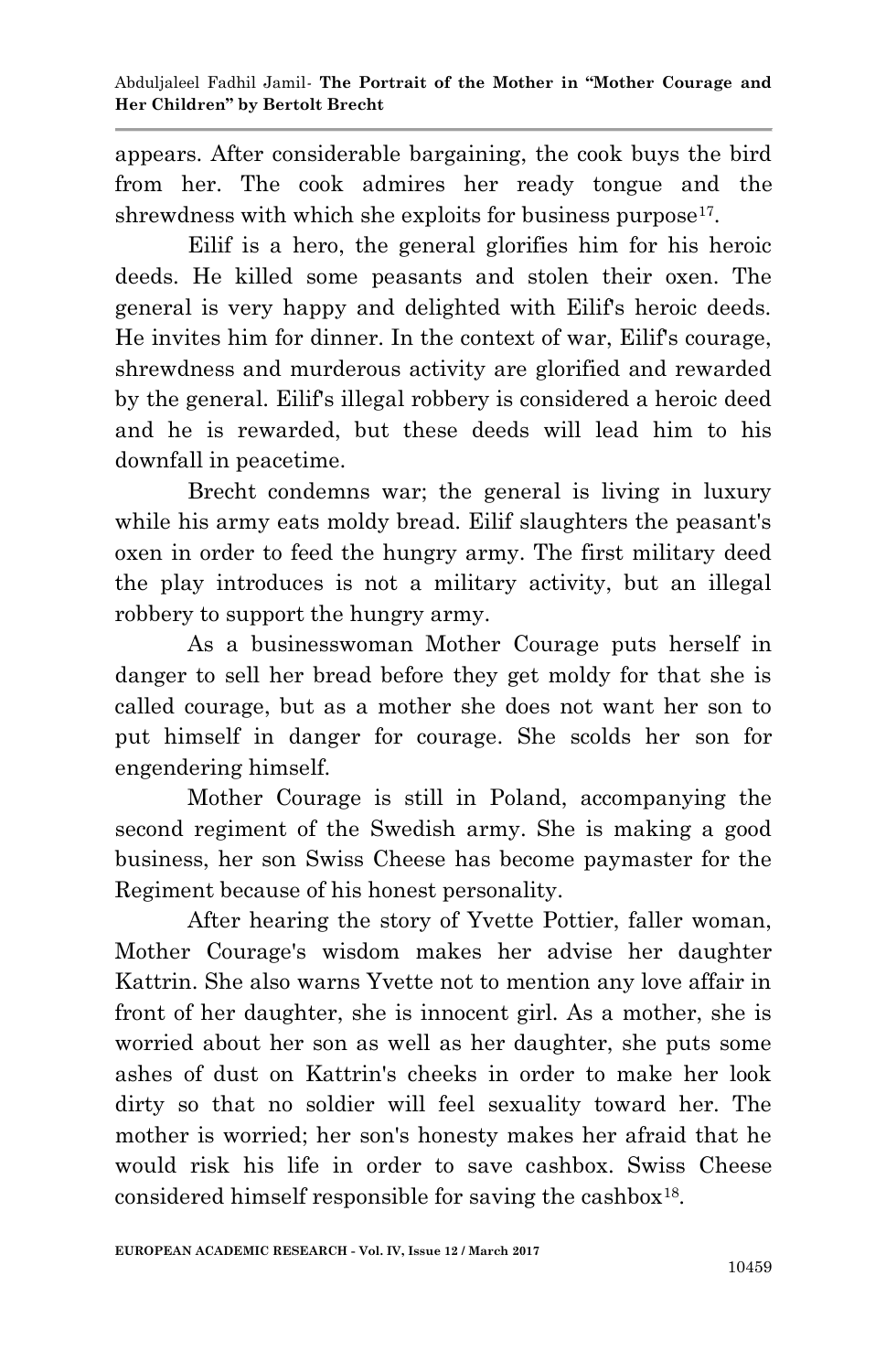Mother Courage leaves to buy Catholic flag. She is a practical woman. She is a flexible kind of person who can adjust herself to the changing circumstances. She is not fanatically devoted either to Sweden or to her religion. She wants to buy a Catholic flag she changes her attitude.

Swiss Cheese not listen to his mother's advice and the Chaplain also advises him to beware of a spy whom he had been two days before. His worry and honesty putting his life under threat, he is taken into custody by the enemy while trying to save the regimental cashbox. Swiss Cheese will be free, if they pay the enemy two hundred gilders<sup>19</sup>. Mother Courage must buy Swiss Cheese's freedom. But she is thinking about the amount of the money and the source as well as, she states that:

> Mother Courage: But where's money to come from? Hasn't Yvette been around? I ran into her, she's got her hooks on some colonel, may be, he'd buy her a canteen business. The Chaplain: Do you really wish to sell? Mother Courage: Where's money for sergeant to come from? The Chaplain: What'll you live on, then? (Sc.3, P.37)

Mother Courage is torn by the question of the Chaplain "what'll you live on, then?". The possibility of saving her son by selling her wagon is hard situation for her and also hard decision to take.

Using Yvette as a messenger to free Swiss Cheese's life from the sergeant and the soldier who is called the one-eyed man. Mother Courage is bargaining for Swiss life, she offers only hundred and twenty. Mother Courage complains the years working alone without a husband to support her.

She is confronted with genuine dilemma between rescuing her son and the responsibility of her family in future. Moreover, she has an unemployable daughter round her neck. She is forced to haggle for the life of her son, because she is thinking of her living and her daughter living as she is a single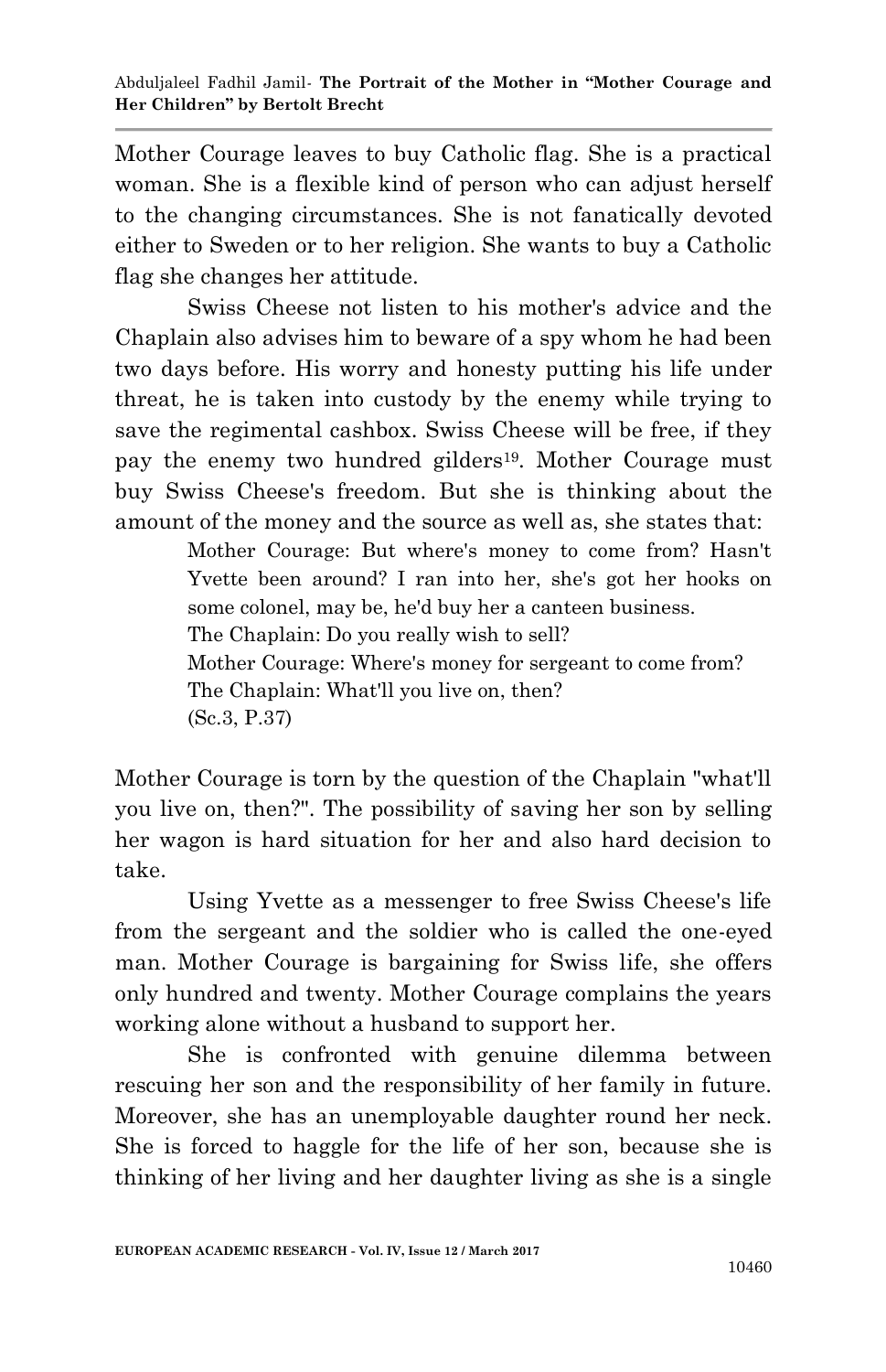mother; she has a responsibility to maintain her living and her daughter living.

Mother Courage is too late, as she says "I bargained too large". Her greed for profit takes over. Concern for the family comes second. The safety of her son's life comes second after the safety of her wagon and livelihood. She loses the son whom she loves because she is focusing on the superficial aspect. When she is introduced to Swiss Cheese's dead body, she is forced to deny her son, in order to protect herself and her daughter as well as her future living<sup>20</sup>.

The notable point here, Mother Courage has sacrificed her son to the wagon, and thus she becomes a distorted human nature. She in fact heartless and her mental strength is denying her son's dead body giving her a heroic stature. Her selfishness leads to the death of her younger son. She deceives herself that making money is the only goal of life.

Brecht clearly shows that was is a big business for capitalism, but not for poor people. Mother Courage is presented in her social situation both as an exploiter and as exploited. As a business person, she wants to get money out of war, which is imposed by the people in power for their own profit. In addition, she becomes the victim of establishment.

### **THE SIGNIFICANCE OF SONGS IN THE PLAY**

"The Song of the Grand Capitulation", Mother Courage sings this song to advise the young soldier not to curse the captain because his own life is more important than money. This song reveals both Mother Courage's vulnerability and capitulation. The story of the song is the story of Mother Courage's life who has submitted her youthful idealism and self-confidence to the need of the circumstances and compromise with the system<sup>21</sup>.

Mother Courage's "The Song of the Grand Capitulation" describes life as full of broken hopes and dreams. The song and the advice which she gives to the young soldier show the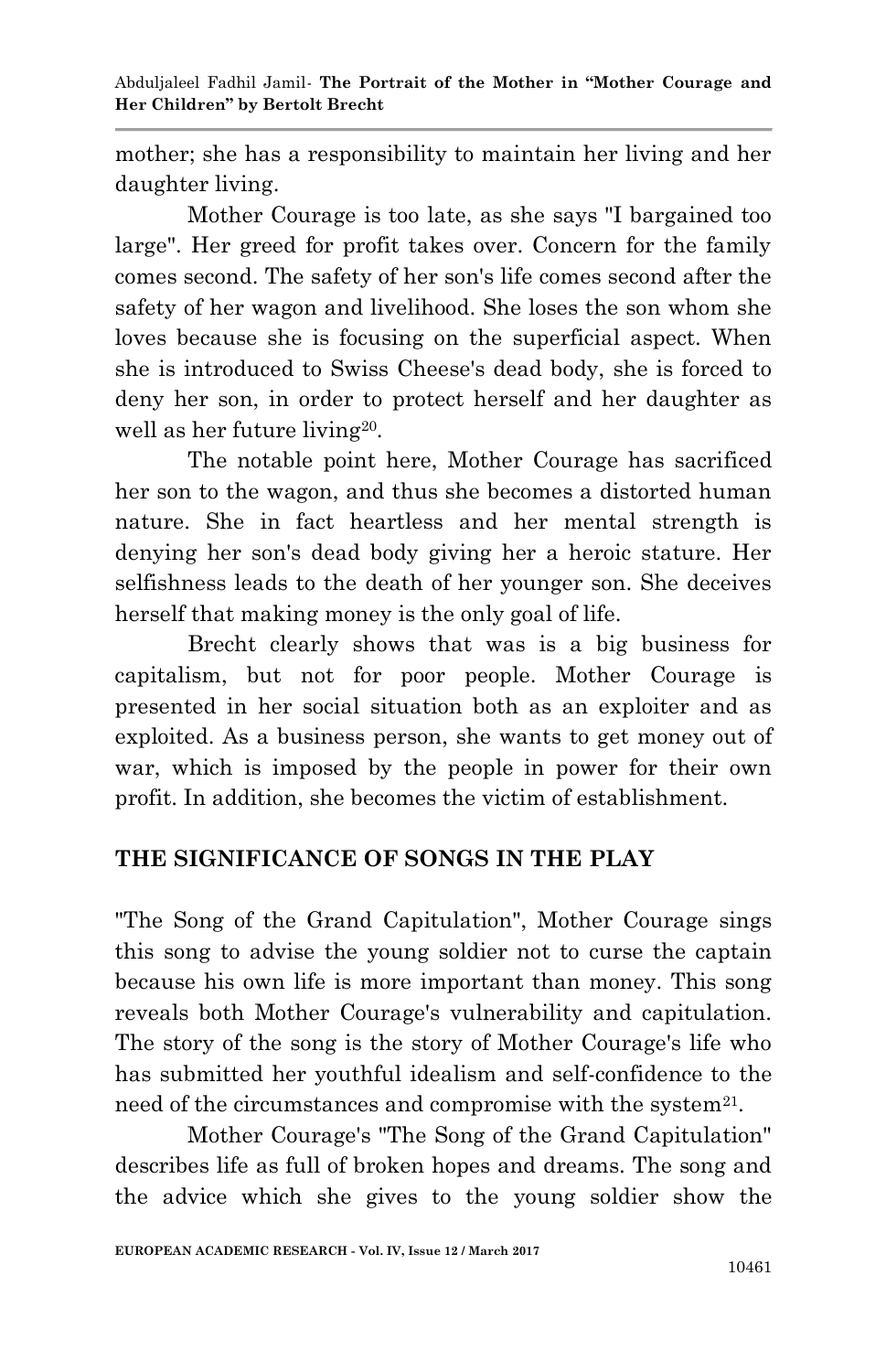necessity of surrounding to those who are powerful. It is hopeless to expect justice from the captain.

She is an intelligent woman whose words and her song affect the young soldier. She and the same businesswomen had past experiences make them very sure and complaint or protest to the authority is futile.

Kattrin rushes with no moment of hesitation inside risking her own life to rescue the child. Kattrin displays more natural maternal feeling than her mother. She really deserved the concept of courage's name than her mother. She does not, Mother Courage, sympathize for those whose wounds need to be bandaged. She says that she has to think more of herself than to think of the others "got to think of myself" (Sc.5, P.49).

Mother Courage is very selfish, she the true mother hesitates to save her daughter's life when she rushes to the burning house to save the crying baby. While Kattrin does not hesitate in saving the life of unknown baby. Kattrin and her maternal emotion is obvious here. Her action stems from a sense of motherhood while her mother's action is cruel callous and brutal<sup>22</sup>.

Kattrin's kindness makes her very happy to make the baby in her own lap. She is fully aware of terrifying effects of the war on people. Her capacity prove her true consciousness of motherhood. Kattrin returns, bleeding from a wound above one eye. Mother Courage responses angrily to find her daughter hit between her eyes.

Mother Courage's response shows that she has a great maternal love. Kattrin hopes to be married and have her own family, but her chance to get a husband is not easy after this accident. Kattrin has a great desire for a husband and children, but this desire is also hindered because her mother is dealing with war and she may wait until peacetime.

Mother Courage curses war, she is very worried. Kattrin looks ugly because the scar is disfigured her face. It is hopeless to find a husband. She feels very anxious about her daughter,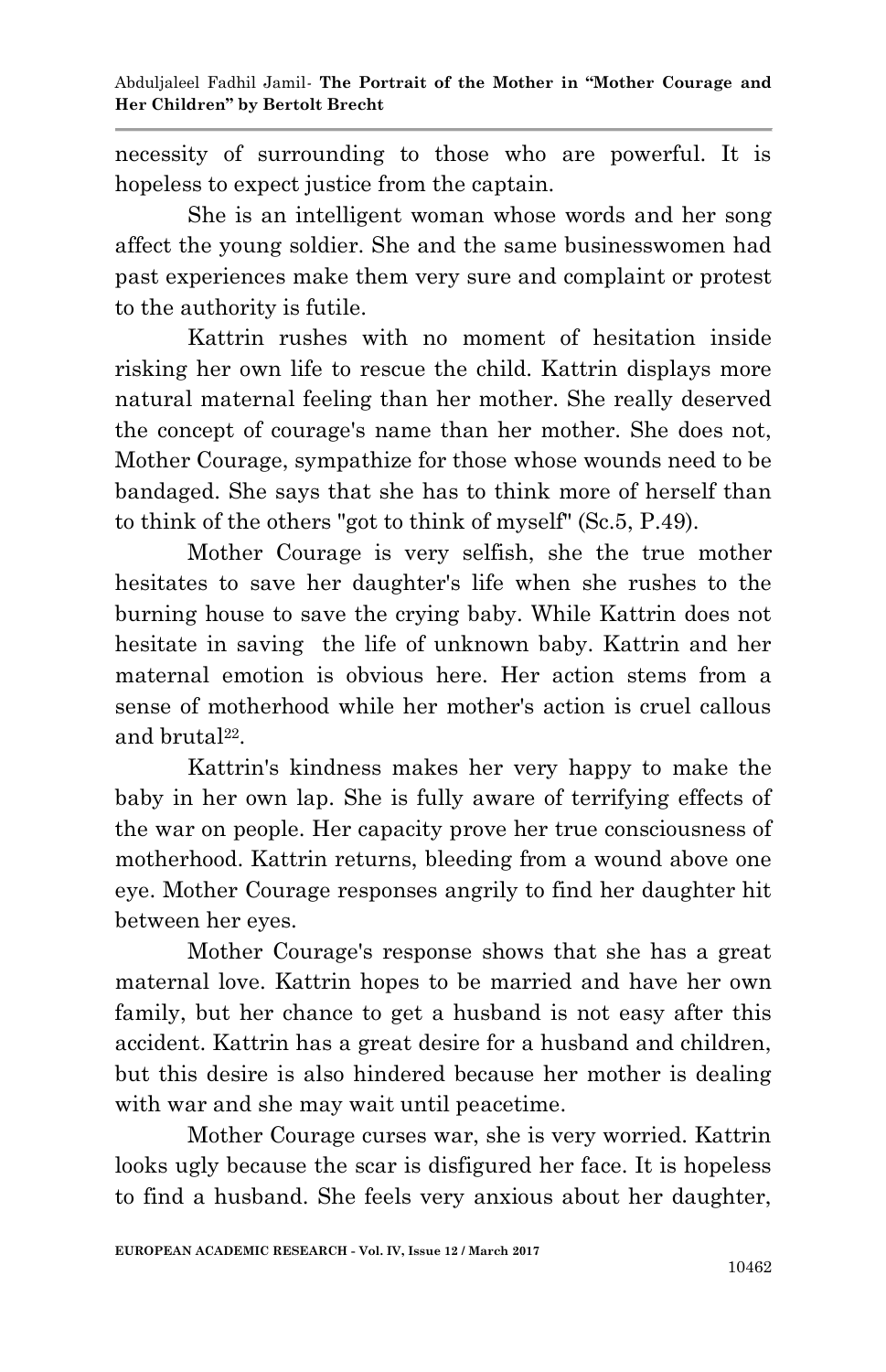because she has a great desire for family and children. Lamentation of Mother Courage and she curses war. Kattrin's dumbness had come from the war because a soldier has thrust something into her mouth when she was a little child.

Business takes Mother Courage away from her children. In every hard situation, she is taken by her profit motive makes her miss her son's arrival. Whenever she is needed by her children, she is busy with her business $^{23}$ .

Mother Courage has failed to achieve her goal to get her business and her children's safety. Mother Courage attempts to protect her children, but her profit motive makes her lose them. Eilif, the hero is executed for his heroic deed. Swiss Cheese is honest, he lost his life because of his honesty and his mother did not pay for the captain money that he asked her for. And her daughter Kattrin also has lost her life for her own kindness, all she wants to be a mother and to have a family. She does not want to be like her mother unsettled and movable from one place to another in horrors and unstable life.

Mother Courage loses her dumb daughter, Kattrin when she has been on business purchase in the town. The dearest child has gone, now she is alone, but nothing stop her. She hardens herself to follow the army once again to start up again in business, without realizing the unprofitable and destructive nature of war.

Despite her claims to protect her children from war, she loses them from it. Mother Courage actually destroys herself, family and learns nothing from the travails of the situation which she encounters<sup>24</sup>.

# **CONCLUSION**

The role of the mother in the family and her relationship with her children is a crucial topic in literature as it is in real life. The late nineteenth and early twentieth centuries, witnessed enormous changes which affected life in its different aspects. In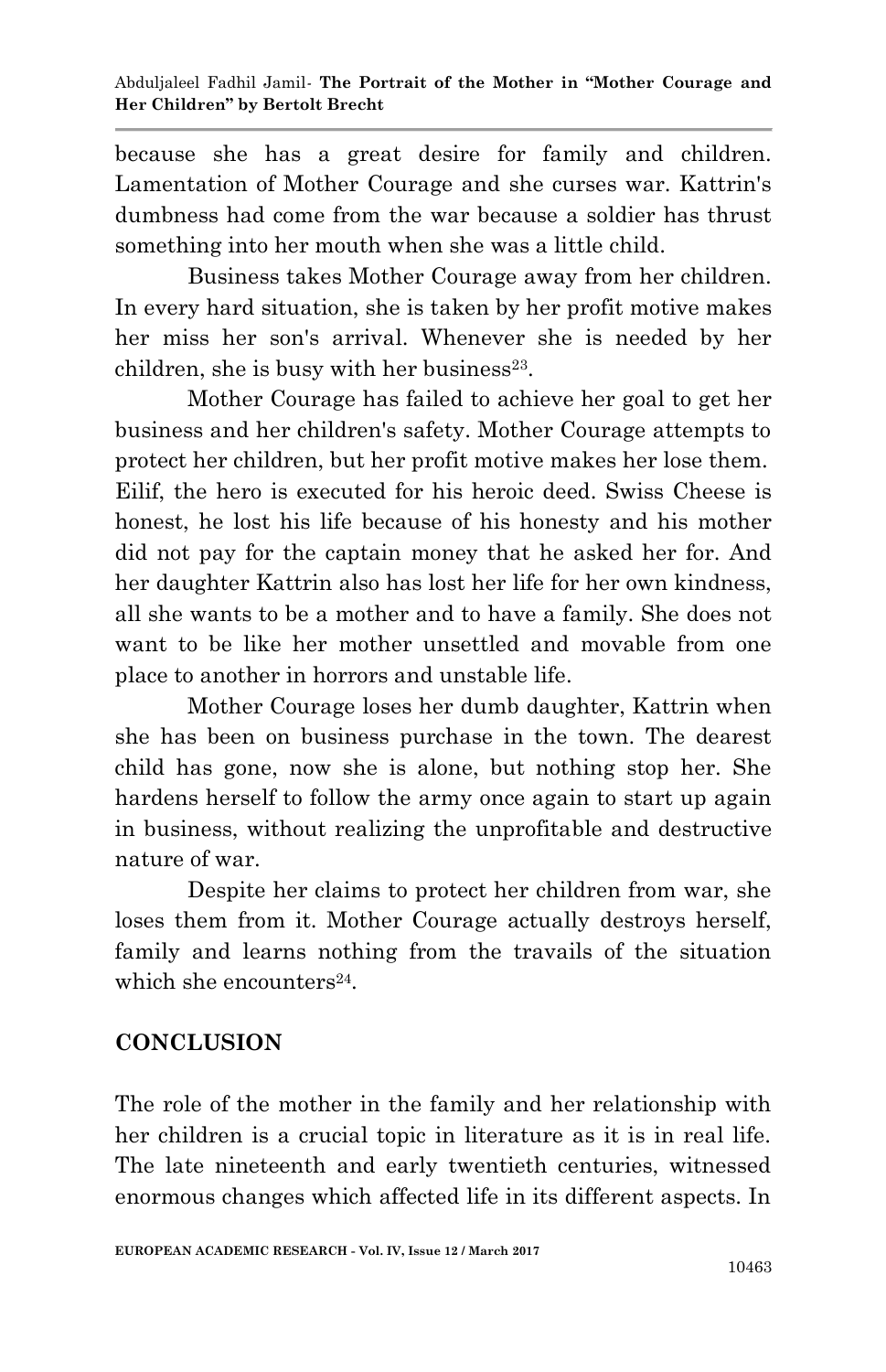an era of wrenching social, political and economic changes, the dramatists write to explore social realities and problems.

Brecht's Mother Courage benefits from war. Brecht explores that war is a great capitalist system; the false hope of the mother can profit like the rulers who profit from the system of war. Mother Courage represents the world of capitalism who makes use of its essential contradictions. She finds her personal profit in the destruction, misery and exploitation of the others. Poverty is the core of the issue, the issue that leads most of women to abuse their children for their profits.

If she had not made the mistake of haggling too long over the price of her son's release, she could have saved him and the Canteen, the means of her survival. The mother and the children are victims of the society. Born in poor conditions lead the mothers to occupy immoral professions or working with ill payment midst of living and opportunities for good living.

The lack of financial support, war and poor conditions affected the mothers and their children. Each mother bears the burden of a family alone without a father to share the responsibilities. The mother's economic requirements drag them to lead unhealthy life.

Finally, the mothers face their tragedies, although they strive to survive and maintain their children's living. The restless and the confused life which the mothers lead had shaken the audience's senses and minds.

#### **Notes**

<sup>1</sup> Carl Martin and Henry Bial, Brecht Source Book, (New York: Routledge, 2000), 1.

<sup>2</sup> Ibid, P.2.

<sup>3</sup> Shari L. Thurer, The Myths of Motherhood: How Culture Reinvents the Good Mother, (New York: Penguin Books, 1995), 2.

<sup>4</sup> Ibid, P.5.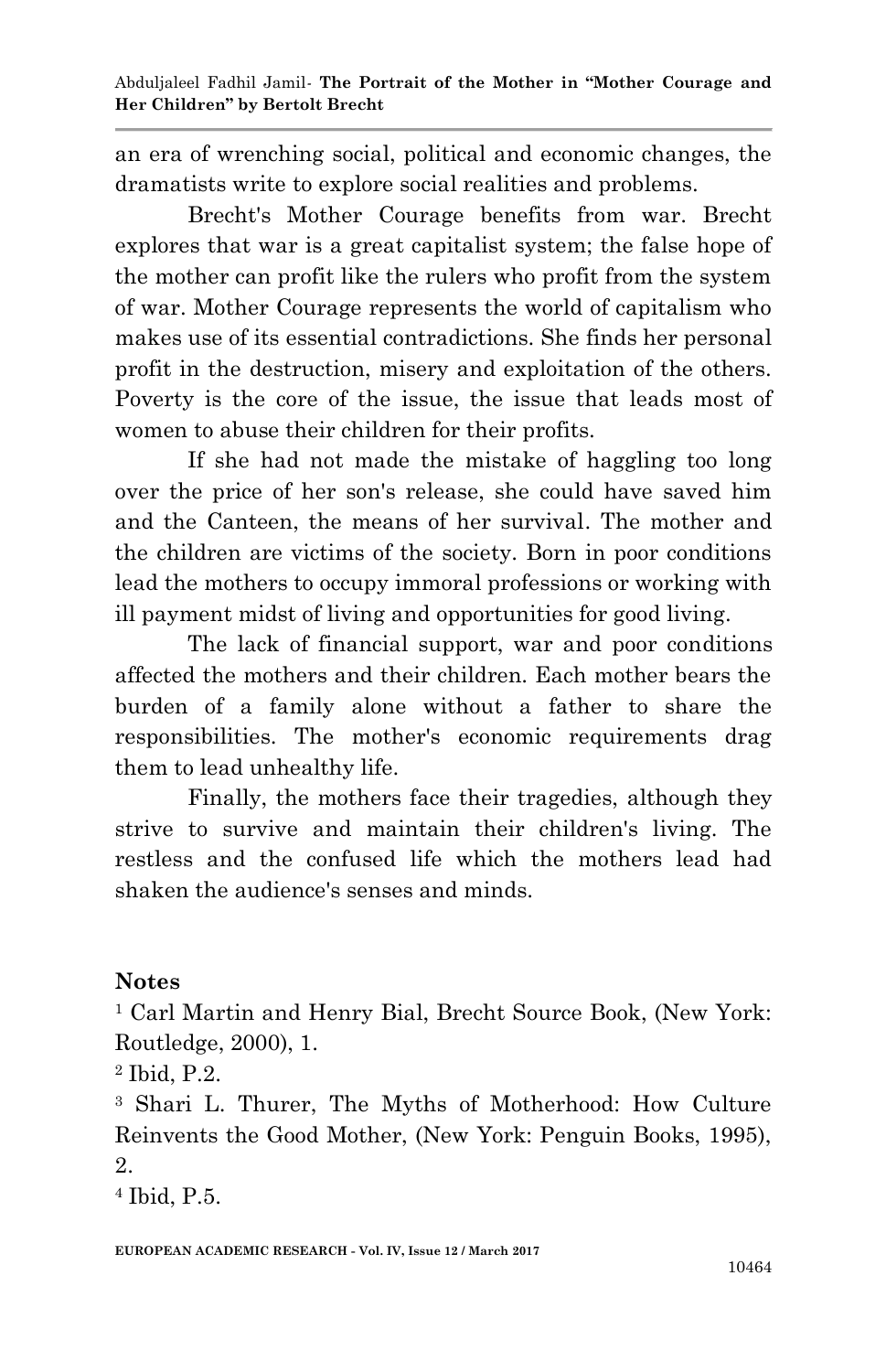Abduljaleel Fadhil Jamil*-* **The Portrait of the Mother in "Mother Courage and Her Children" by Bertolt Brecht**

Ibid, P.6.

 Martin Esslin, Brecht: The Man and His Work, (New York: Doubleday and Company, Inc., 1961), 5.

Ibid, P.7.

Ibid, P.10.

 Bertolt Brecht, Brecht Epic Theatre, Trans. John Willett, (New York: Hill and Wang, 1981), 33.

Ibid, P.35.

 Louis Joseph Chandra, "Brecht's *Mother Courage and Her Children*: An Anti-War Drama", Lapis Lazuli- An International Journal, Vol.31, No.11, Spring 2013, 6.

Ibid, P.8.

Ibid, P.11.

 Bertolt Brecht, *Mother Courage and Her Children*, Trans. By John Willett, (London: Methuen, 1980), 4. all subsequent quotations cited in the text are taken from this edition.

 David Wilson, Complex Seeing: An Inquiry into the Selected Plays of Bertolt Brecht, (Germany: Lambert Academic Publishing Company Ltd, 2012), 74.

Ibid, P.80.

Ibid, P.82.

Ibid, P.88.

 Noorbakhash Hoot, "The Swamp of Self-Deception in Bertolt Brecht's *Mother Courage and Her Children*", International Journal of Business and Social Science, Vol.2, No.24, 139.

Ibid, P.140.

- Ibid, P.142.
- Ibid, P.150.
- Ibid, P.151.
- Ibid, P.153.